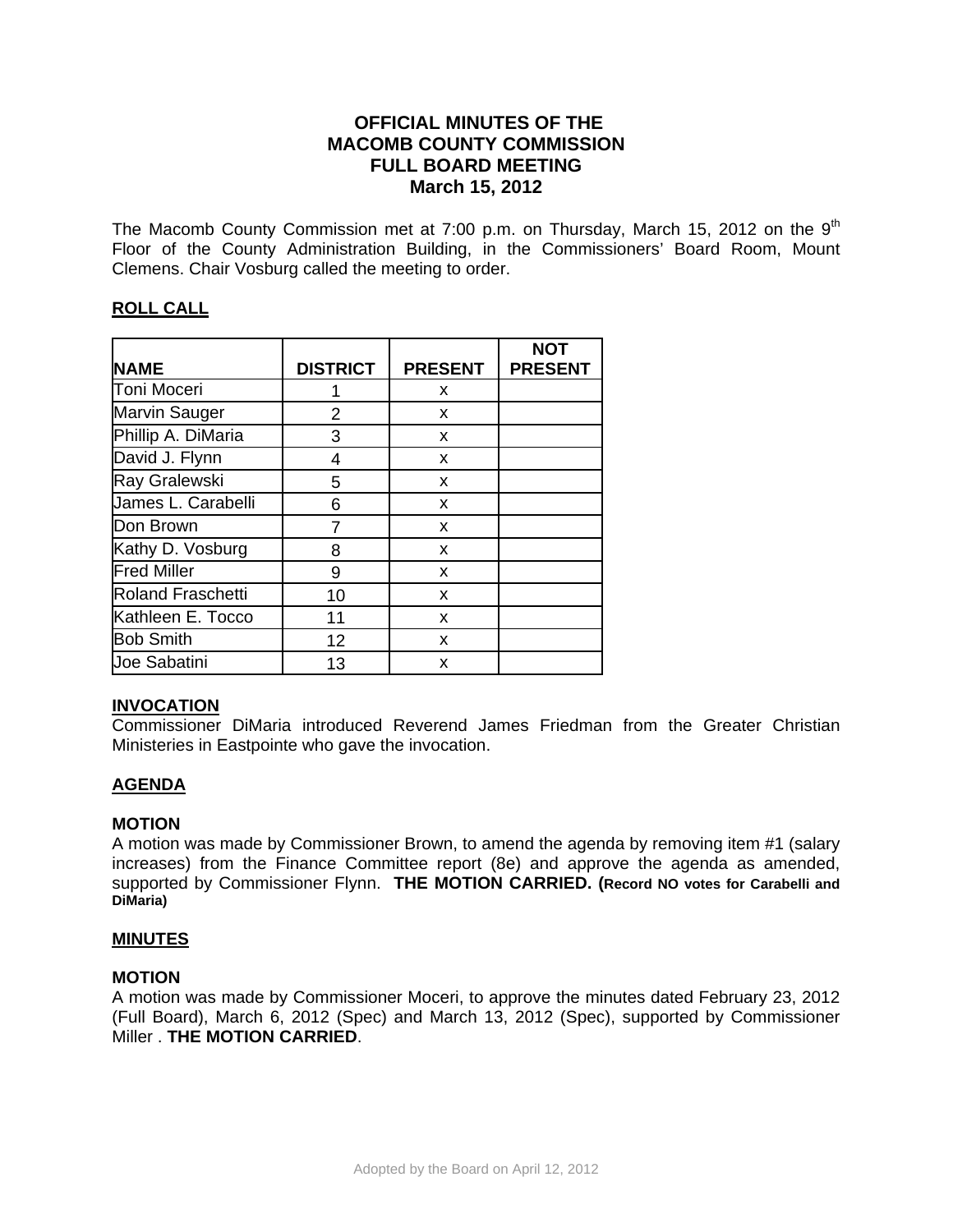# **PUBLIC PARTICIPATION**

Roger Holtslander, 23140 Wellington Crescent, Clinton Twp. Joseph Hunt, 8306 Stanley Drive, Warren Juanita Parker, 16442 Clarkson Drive, Fraser Russell Holtslander, 23140 Wellington Crescent, Clinton Township Irene Marek, 42445 Lynda Drive, Clinton Township Don Lobsinger, 29600 Taylor Street, St. Clair Shores Troy Simonsen, 11280 - 31 Mile Road, Romeo David Weaver, 57558 Suffield Drive, Washington Karen Spranger, 7520 Hudson, Warren

# *COMMITTEE REPORTS*

# **BOARD OPERATIONS COMMITTEE MEETING – March 13, 2012**

The clerk read the recommendation from the Board Operations Committee and a motion was made by Chair Tocco, supported by Vice-Chair Carabelli, to adopt the committee recommendation:

**R12-014** Appoint Marilyn Brown, Joan Flynn, Brian Negovan and Kathy Tocco to the Community Mental Health Services Board for three year terms beginning April 1, 2012 to March 31, 2015.

### **THE MOTION CARRIED.**

## **FINANCE COMMITTEE MEETING – March 14, 2012**

The clerk read the recommendations from the Finance Committee and a motion was made by Chair Brown, supported by Vice-Chair Miller, to adopt the committee recommendations:

- **R12-015** Concur in the request of the Sheriff's Office and Finance Department and approve 2012 budget adjustments of rolling forward the ending 2011 balances in the following accounts: 22930549 Target, 22930520 Jail Ministry, 22930501 Booking Fee, 22930580 OWI Forfeiture, 22930510 Honor Guard, 22930542 MACE, 22930536 Set State and 22930535 Set Federal; further, this budget action addresses budgetary issues only. It does not constitute the commission's approval of any county contract. If a contract requires commission approval under the county's contracting policy or the county's procurement ordinance, such approval must be sought separately; further, a copy of this Board of Commissioners' action is directed to be delivered forthwith to the Office of the County Executive.
- **R12-016** Accept \$192,986 in Remonumentation grant funds, grant year 2012, provided by the State of Michigan, Office of Land Survey and Remonumentation and to authorize its inclusion in the Macomb County Remonumentation budget; approve and authorize for execution for grant year 2012 the Monumentation-Surveyor Contracts and the Peer Group Member Contracts; file the status report detailing the work completed through the Macomb County Remonumentation Program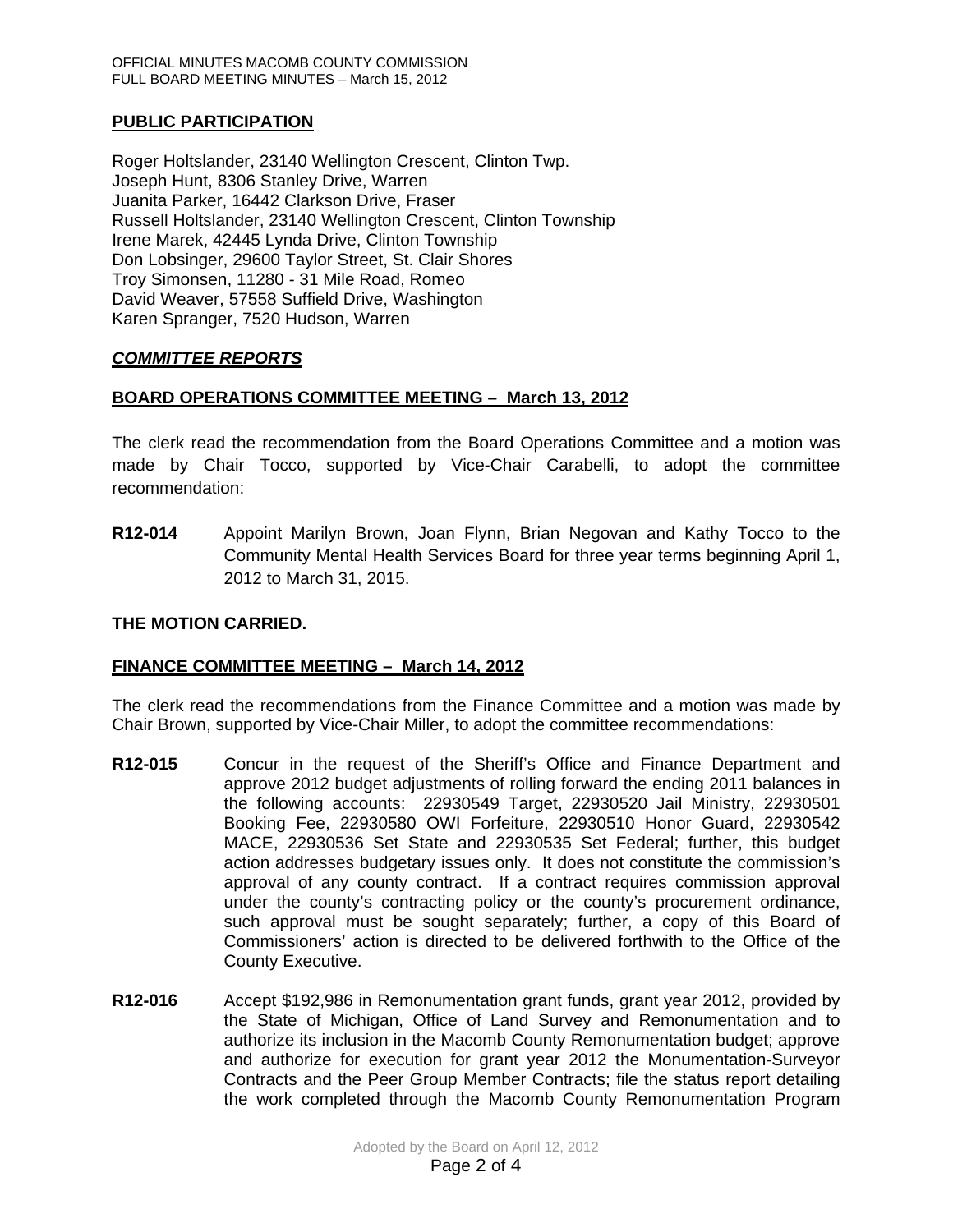from 1993-2011; further, a copy of this Board of Commissioners' action is directed to be delivered forthwith to the Office of the County Executive.

- **R12-017** Approve the 2012 budget adjustment for the 13<sup>th</sup> year of the Juvenile Accountability Block Grant in the amount of \$42,854 with \$38,569 in grant funding and a \$4,285 cash match for Juvenile Drug Court Operations; the cash match is to be taken from the Adult Drug Court General Fund Contribution; further, this budget action addresses budgetary issues only. It does not constitute the commission's approval of any county contract. If a contract requires commission approval under the county's contracting policy or the county's procurement ordinance, such approval must be sought separately; further, a copy of this Board of Commissioners' action is directed to be delivered forthwith to the Office of the County Executive.
- **R12-018** Approve the 2012 budget amendments for fund 350 for New Emergency Management Grants in the net amount of \$1,262,861 for the new 2010 Operation Stonegarden Grant Program and the 2010 Homeland Security Grant Program; further, this budget action addresses budgetary issues only. It does not constitute the commission's approval of any county contract. If a contract requires commission approval under the county's contracting policy or the county's procurement ordinance, such approval must be sought separately; further, a copy of this Board of Commissioners' action is directed to be delivered forthwith to the Office of the County Executive.

### **THE MOTION CARRIED.**

## **CORRESPONDENCE FROM EXECUTIVE**

None

## **PROCLAMATIONS**

### **MOTION**

A motion was made by Commissioner Flynn, to adopt the following Proclamations in their entirety, supported by Commissioner Miller.

Commissioner Tocco asked to postpone proclamation #10d (Roseville Optimist Club) and add to next month's agenda. There were **NO** objections.

| Proc. #12-08 | Commemorating May 19 - 25, 2012 as National Safe Boating Week<br>(offered by Board Chair; recommended by Finance Committee on 03/14/12)<br><b>ADOPTED</b>                         |
|--------------|-----------------------------------------------------------------------------------------------------------------------------------------------------------------------------------|
| Proc. #12-07 | Opposing the proposed cuts to the Michigan Air National Guard (offered by<br>Miller, include Carabelli & Vosburg; recommended by Finance Committee on 03/14/12)<br><b>ADOPTED</b> |
| Proc. #12-10 | Commending the Center Line Beautification Commission (offered by Sauger)<br><b>ADOPTED</b>                                                                                        |
| Proc. #12-11 | Commending the Roseville Optimist Club – 60th Anniversary (offered by<br>Tocco) <b>POST-PONED</b>                                                                                 |